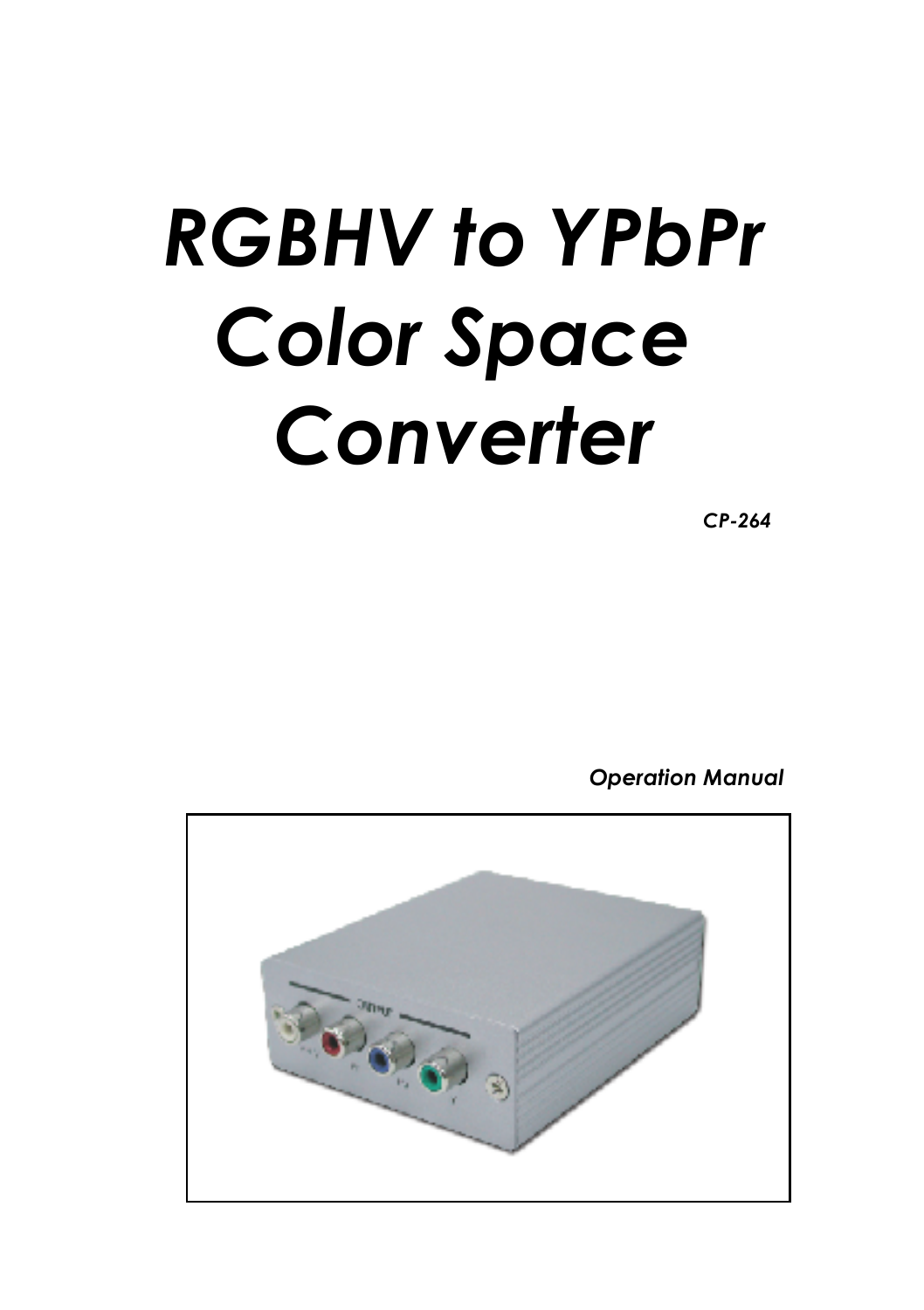#### *This package includes*

- $-$  One CP-264 unit.
- One external power supply.
- One user manual.

#### *Introduction*

CP-264 is a plug-n-play RGBHV to YPbPr Color Space Converter. It enables you to view PC graphic image on a HDTV via YPbPr connection. Since the input signal is not scaled,the signal timing of Input and output are the same.

# *Application*

Using CP-264 to convert PC RGB signal to YPbPr signal for display on HDTV/PDP/LCD TV.

## *Features*

- 1. Simple to operate, plug and play.
- 2. To view PC image on component HDTV.
- 3. Compatible with both interlaced and progressive RGB input.

## *Specifications*

- Input: One (RGBHV) input on DB-15 connector
- \* RGB: 0.7Vp-p, 75 ohms, terminated at the source. H,V 5Vp-p TTL sync. - Outputs: One component video (YPbPr----Y with composite sync,
	- H+V composite sync) on 4 RCAs
	- \* Y: 1 Vp-p @ 75 ohm terminated
	- \* PbPr: 0.7 Vp-p \* H+V: <sup>5</sup> Vp-p
	-
- Dimensions:76(W)x30(H)x105(D)mm
- Universal power supply: 5V 2A center+, 100~240V AC, 50~60Hz
- Weight: 180gs
- Enclosure type: Metal
- Output clock frequency is always the SAME as the input clock frequency.